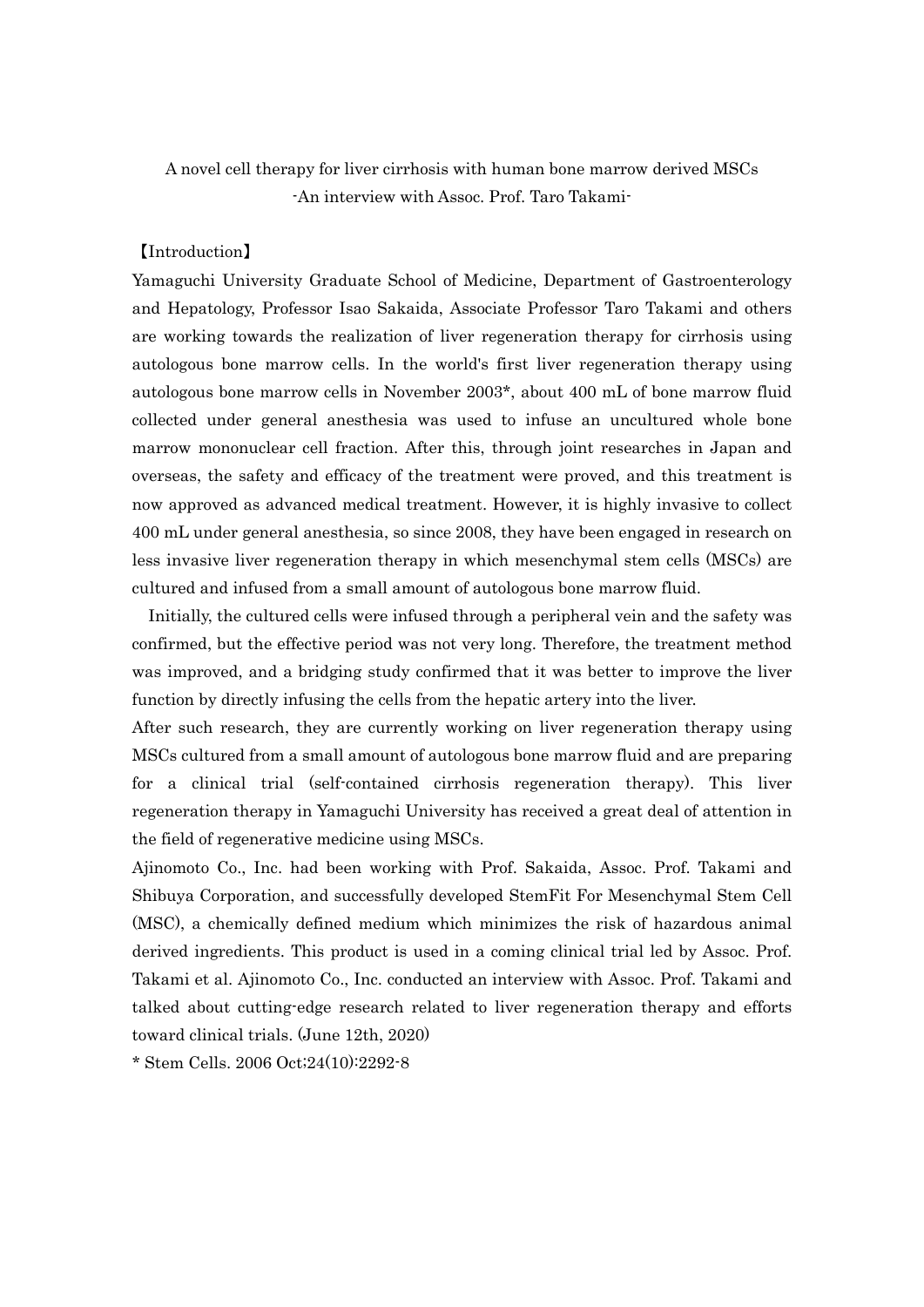## [Contents]

## Overview of current research and efforts for the clinical trial

Clinical research on liver regeneration therapy using MSCs isolated and cultured from a small amount of autologous bone marrow fluid is being conducted under the Regenerative Medicine Safety Assurance Act. This is a liver regeneration therapy in which MSCs from around 60 mL of bone marrow fluid are hand-cultured in a cell culture isolator (CPi) at the regeneration and cell therapy center in our hospital and infused to patients via the hepatic artery. A medium containing 10% fetal bovine serum (FBS) is used, and those that have passed the cell characterization test are infused from the hepatic artery of the patient by angiographic procedure. At present, two cases have already been conducted in this clinical study, and no adverse events have been observed in the collection of bone marrow fluid, cell culture and cell infusion. In addition, although details cannot be mentioned here, since a certain level of efficacy has been confirmed, we are preparing for a clinical trial with the aim of obtaining regulatory approval for cultured bone marrow cells as a regenerative medicine product. By the end of March this year, PMDA\*\* consultations were held several times, and after obtaining face-to-face advice regarding standards for biological materials, quality, nonclinical safety test data, and clinical trial plans, we obtained these agreements. In June of this year, we plan to submit a clinical trial application to the IRB of Yamaguchi University and submit the clinical trial notification as soon as it is approved. At least in the second half of this year, we want to start a clinical trial initiative.

\* \*Pharmaceuticals and Medical Devices Agency

### Important points in producing cells for clinical research

The amount of patient's bone marrow fluid is limited. Therefore, in order to exert high efficacy with a limited number of raw materials, we thought that it was necessary to produce many high-quality cells and deliver them to the target organ more reliably. In order to reliably deliver the cells to the liver, the infusion route was changed from peripheral intravenous to hepatic artery, and its validity was confirmed in an animal model. Further, in order to produce high quality cells, cells with a small number of passages in which cell deterioration has not progressed are used.

This project was started in 2008 and the infusion route of cells was changed, but it was still an issue to improve the quality of cells. We used to use a medium containing γ-sterilized FBS from New Zealand, but it was very meaningful that we worked on the joint development of chemically defined medium, StemFit For MSC, with Ajinomoto Co., Inc. and it solved the problem. In addition, although it is currently autologous bone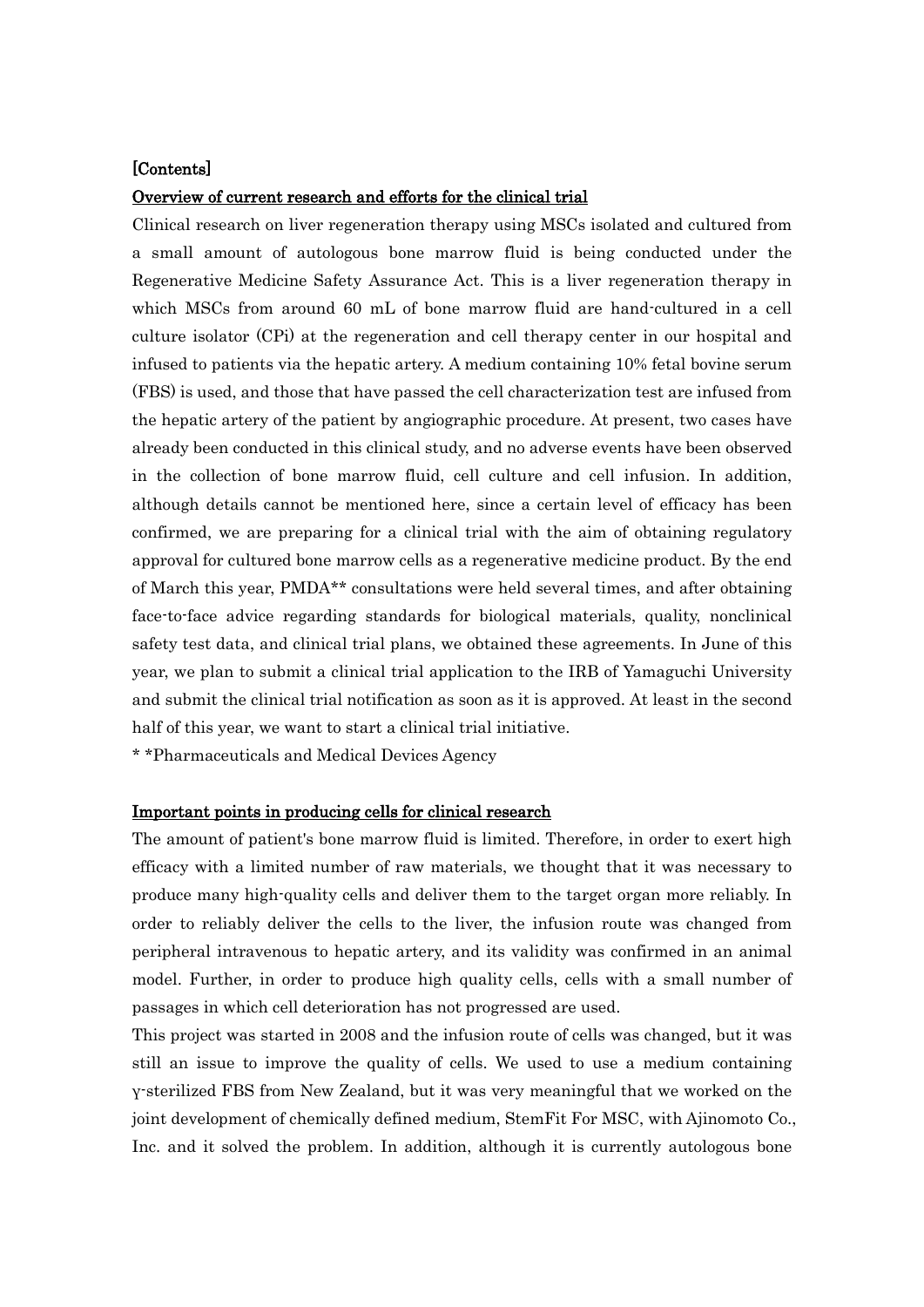marrow cells, we believe that the knowledge about cell quality will be useful in the other developments including treatment using allogeneic cells.

#### Important and difficult points from a legal and regulatory perspective

Regarding the evaluation of raw materials and non-cellular components used for cell production, PMDA has advised us on the legal compliance and safety of our products. I am very grateful to the PMDA officers. In particular, the tumorigenicity test and general toxicity test could be conducted in the same non-clinical model, which led to a significant cost reduction and schedule reduction of the GLP test. A preliminary test to set the maximum dose of cells is first carried out, and in the subsequent pharmacokinetic test, the cells used for treatment are cleared from the body within a certain period after infusion. Therefore, after a certain period when the treated cells disappeared, it was possible to perform the evaluation of tumor formation and the general toxicity evaluation using the same non-clinical model. In addition, although our clinical trial was a single-dose infusion, we were also suggested that repeated infusion could be considered as repeated single infusion if infused at certain intervals, and repeated toxicity studies might be able to be excepted. Considering repeated infusion in the future, it is desirable to switch from FBS to chemically defined medium because there is a concern that an allergic reaction may occur if the final product contains a certain amount of FBS. Optimal test assembly differs depending on the regenerative medicine product, but it is possible to reduce costs and shorten the period by starting the non-clinical safety test after sufficiently discussing the test plan with PMDA.

### Quality control for MSCs

When MSCs are passaged for a longer period, aging of cells (a phenomenon in which cell morphology is flattened and enlarged and proliferation is reduced) and reduction of anti-inflammatory activity are observed, and the quality of cells is reduced. In our production, we were able to grow cells efficiently by using StemFit For MSC, so the passage number of cells can be kept as low as 3 times. It has also been confirmed that StemFit For MSC maintains the original functions of MSCs (lower levels of inflammatory cytokine expression, higher levels of anti-inflammatory cytokine expression and cell senescence marker) that we consider important in characterizing MSCs. In checking the quality of cells, general indicators such as sterility test, mycoplasma test, virus test, endotoxin test, morphological characteristics of cells, viable cell number, cell viability and cell surface marker are measured. Although items to be measured (cell markers, proteins, genes) in assessing MSCs quality have not yet been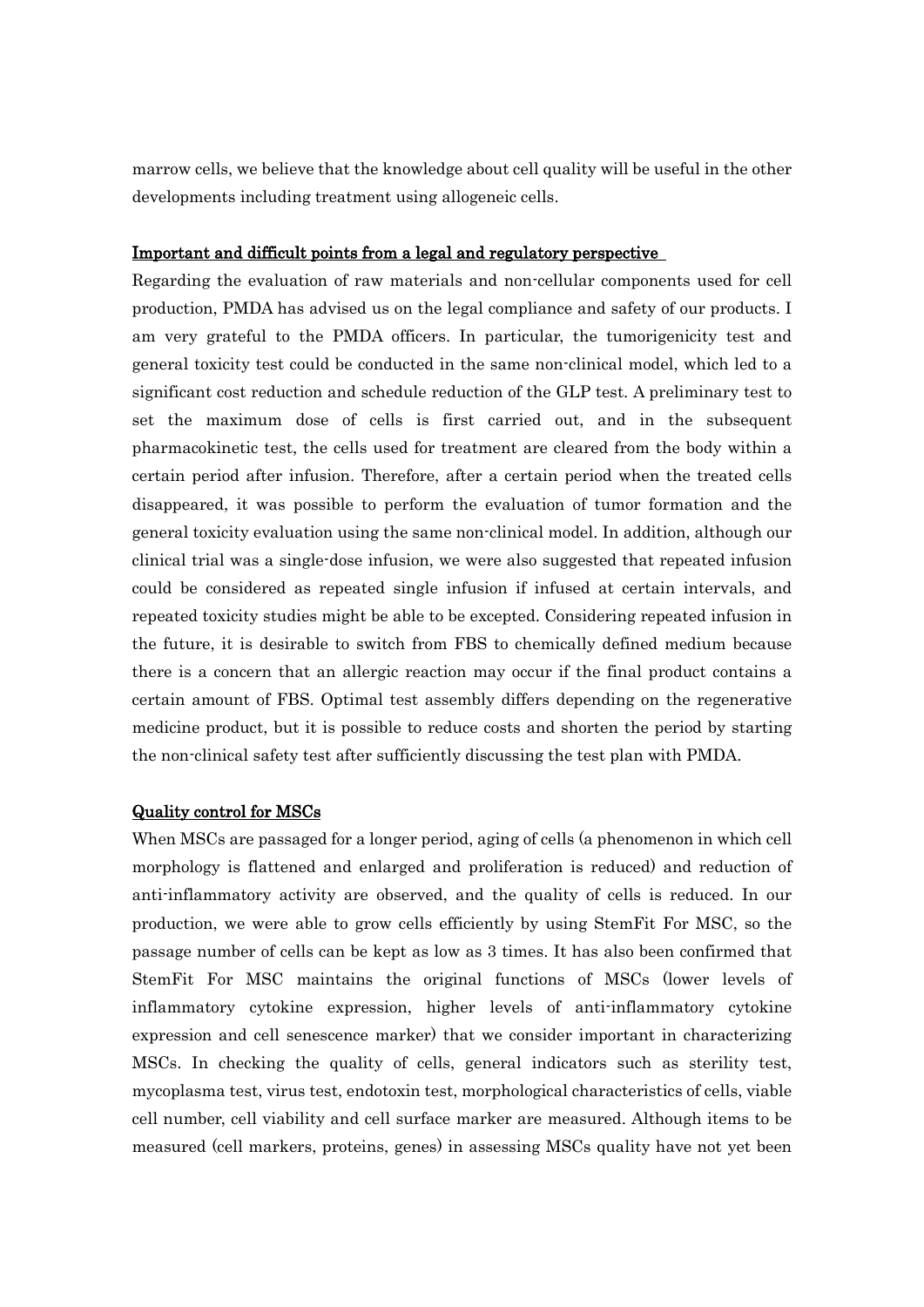generally established, it has been confirmed that MSCs expressing higher level of TSG6 show higher effects on hepatic fibrosis\*\*\*. The clinical studies to date and the clinical trial conducted this time are exploratory, and we will continue to discuss measurement items and establish standard evaluation indicators for MSCs characteristic analysis. \*\*\*JCBN. 2020;66(3):213-223

## Selection criteria for culture media and growth factors

As mentioned above, the use of FBS is not desirable when assuming frequent infusion, and the problems faced by FBS are the risk of stable supply, the difference between lots, the difference between cell product lots, and the cost of gamma sterilization during clinical use. In addition, FBS may contain unnecessary components for cell culture, and our experimental results suggest that FBS may induce inflammation. In addition, when using a protein material such as a growth factor, it is necessary to consider using a recombinant protein, and it is important to select a material whose raw material and manufacturing process can be evaluated. Considering clinical use from the stage of basic research, switching the raw materials as early as possible is considered to avoid the risk caused by switching later. In our department, we try to incorporate clinically suitable culture media from the initial research stage, even if they are costly.

#### Reasons for using StemFit For MSC and feeling of use

As mentioned above, by culturing MSCs using StemFit For MSC, we were able to efficiently grow clinical cells and maintain MSCs functions at a high level. From the joint research with Ajinomoto Co., Inc., we were able to find the important points for stable culture. Generally, trypsin is used for cell passaging. The FBS-supplemented medium contained the trypsin inactivating factor, but the chemically defined medium did not contain it. Therefore, when StemFit For MSC is used, trypsin should be removed thoroughly so that trypsin does not carry over to the new medium during passaging.

### Future prospects, issues, etc

Our liver regeneration therapy for cirrhosis is a research that we have been working on for many years and I have inherited. This time, in the efforts of self-contained cirrhosis regenerative therapy, we jointly developed StemFit For MSC with Ajinomoto Co., Inc. We are happy that it became possible to culture high-quality cells by this medium and we will proceed to the clinical trial. We hope that our regenerative medicine products will receive regulatory approval as soon as possible and can be delivered to many patients with cirrhosis. Although this project targets cirrhosis, we would like to develop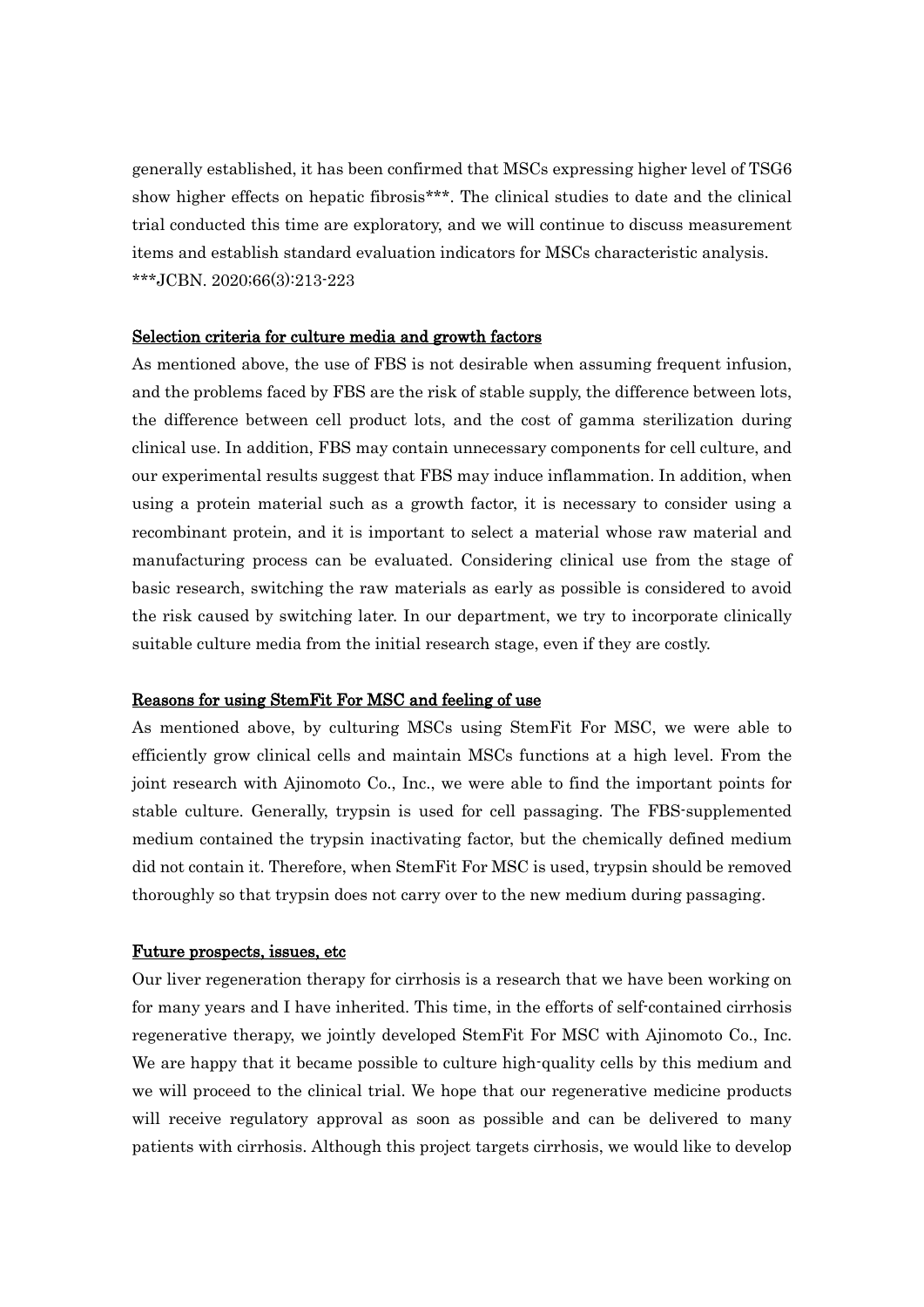it for the treatment of another organ fibrosis.



Associate Professor, Taro Takami Yamaguchi University Graduate School of Medicine





Microscopic image of bone marrow derived MSCs cultured with StemFit For MSCs.



Fig. 2